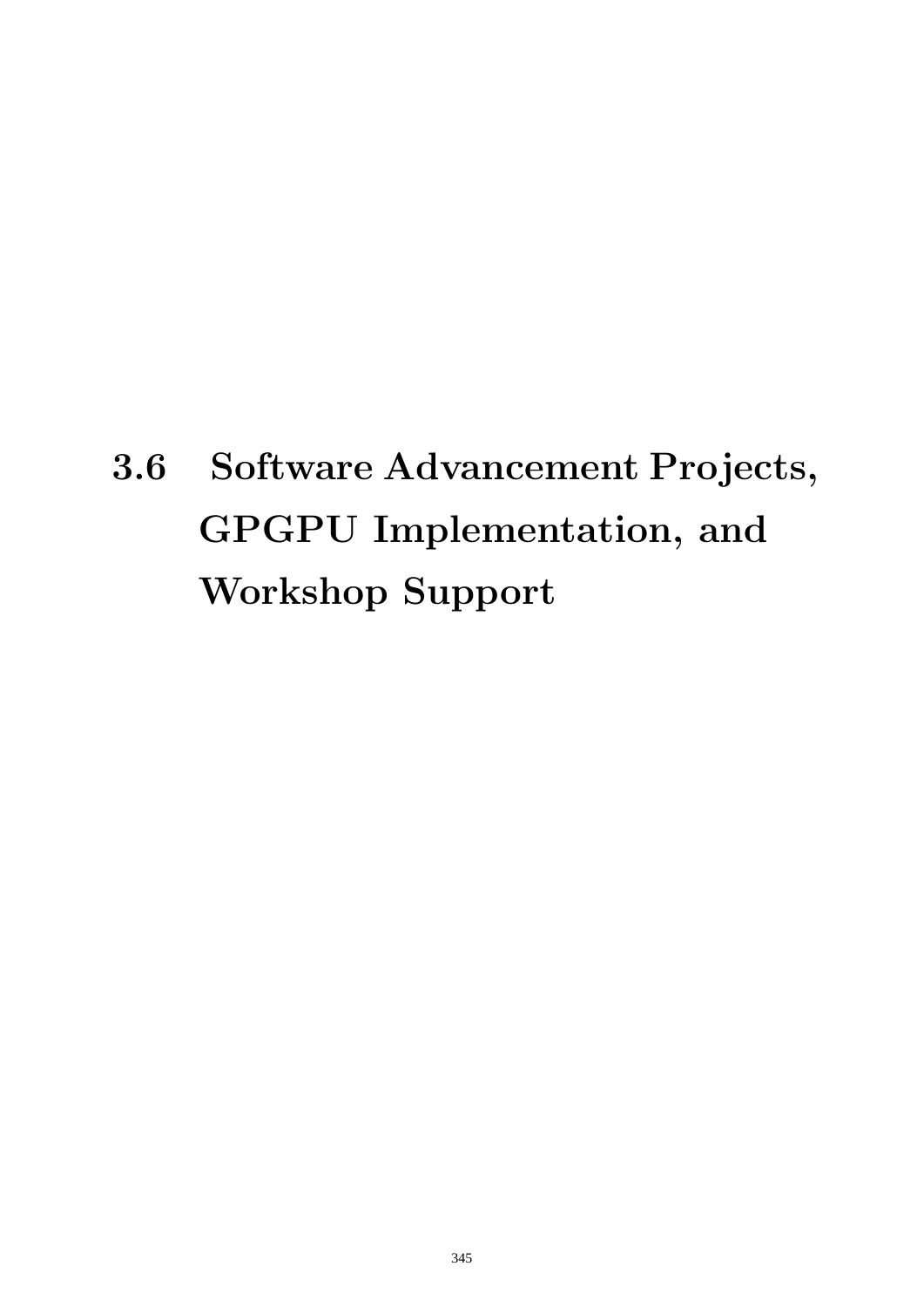## Development of an integrated dynamical mean-field theory package for correlated electrons

Hiroshi Shinaoka<sup>1</sup>, Junya Otsuki<sup>2</sup>, Kazuyoshi Yoshimi<sup>3</sup>, Mitsuaki Kawamura<sup>3</sup>, Takeo Kato<sup>3</sup> <sup>1</sup>Department of Physics, Saitama University, Saitama 338-8570 <sup>2</sup>Department of Physics, Tohoku University, Sendai 980-8578

3 Institute for Solid State Physics, University of Tokyo, Kashiwa, 277-8581

In condensed matter physics, dynamical mean-field theory (DMFT) [1] is a widely used tool for the study of strongly correlated electron systems. In a DMFT calculation, a correlated lattice model is mapped to an impurity problem whose bath degrees of freedom are self-consistently determined. DMFT can be combined with density functional theory based ab-initio calculations as the DFT+DMFT method, to describe strongly correlated materials such as transition metal oxides [2]. The DFT+DMFT method is useful particularly for investigating one-particle excitation of the systems. The DFT+DMFT allows us to compute one-particle spectral functions, which can be compared directly with angle-resolved photoemission spectroscopy (ARPES). Although there are several open-source computational libraries for DMFT calculations, the use of these libraries requires some expertise. This prevents wider use of the DFT+DMFT method in studies of condensed matter physics.

To make this method available to nonexperts(including students) in the community in condensed matter physics, we have developed an open-source software DCore ver.1 [3] in Project for advancement of software usability in materials science [3] at the fiscal year of 2017. DCore is an abbreviation of "integrated DMFT software for CORrelated Electrons". DCore is built on the top of elaborate softwares TRIQS [5] and ALPSCore libraries [6] and related softwares. DCore

performs calculations based on DMFT with the help of these libraries. As an impurity solver, one can select continuous-time quantum Monte Carlo method or the Hubbard-I approximation. Because DCore provides a well-organized text-file-based interface, users can perform the DFT+DMFT calculation with less effort. In a typical DFT+DMFT calculation, the non-interacting Hamiltonian  $\mathcal{H}(k)$ is extracted from the results of DFT calculations by projecting the band structure to maximally localized Wannier functions. In DCore, we can import  $\mathcal{H}(k)$  from outputs of the DFT codes which support Wannier90 such as VASP, Wien2k, Quantum ESPRESSO, and OpenMX.

DCore consists of multiple programs, each of which performs a different step of DMFT calculations. To be more specific, DCore consists of three layers: interface layer, DMFT loop, and post-processing. Those are performed by the executables dcore pre, dcore, dcore post, respectively. Input parameters are provided by a single text file, which is read by all the three programs.

For the interface layer, there are two types of interfaces: standard interface for tight-binding models and Wannier90 interface for materials. For the standard interface, one can choose one of predefined tight-binding models. On the other hand, for the Wannier90 interface, one is able to import a tight-binding model constructed by DFT calculations. The data describing the system generated by dcore\_pre is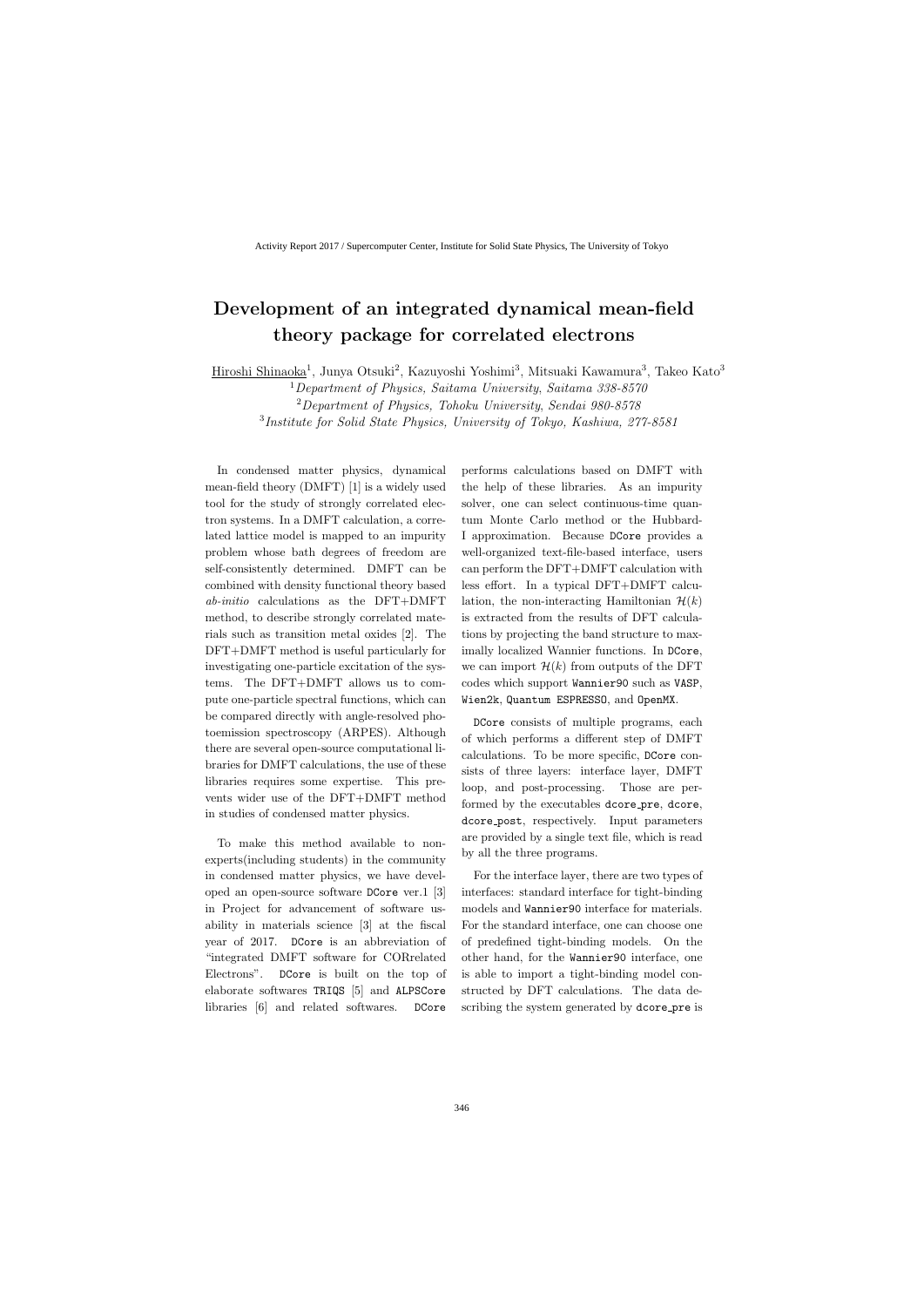

Figure 1: The upper panel shows an example of Refe input file for single-orbital Hubbard model on a square lattice. The lower panel shows the computed momentum-resolved spectrum  $A(k, \omega)$ .

stored in a file in the HDF5 format, which is read in the later processes. Self-consistent calculations are performed by dcore and the results are stored in a separated HDF5 file. One can analyze the result and plot the data by using dcore post.

We show an example for a single-orbital Hubbard model on a square lattice in Fig. 1 using the standard interface. In the input file, one can choose the lattice model, the type of local interactions, and their strengths. Here, the impurity solver is the Hubbard-I approximation using an implementation in TRIQS. The computed results are processed by dcore post and are converted into human-readable formats. One can plot the data by using standard tools such as gnuplot (see Fig. 1.) With the Wannier90 interface, one can per-

form DFT+DMFT calculations by using a single similar text input file for DCore. We refer the interested reader to the website [3] for more examples for real materials.

Finally, we introduce some of available features in DCore ver 1 and a future development plan of DCore. The feature of DCore is to treat many kinds of interactions such as multiorbital models with non-density-density interactions and spin-orbit coupling. Thus, we can perform collinear magnetic calculations. A future version will support the computation of (free) energy, two-particle quantities such as local magnetic susceptibilities, and the calculasoftware will be preinstalled on the supercomputer (Sekirei) at ISSP in 2018. We hope that DCore promotes wide use of the DFT-DMFT calculations, which is one of excellent methods systems.

#### References

- [1] A. Georges, G. Kotliar, W. Krauth, M.J. Rozenberg, Rev. Mod. Phys. 68, 13 (1996).
- [2] G. Kotliar, S. Savrasov, K. Haule, V. Oudovenko, O. Parcollet, C. Marianetti, Rev. Mod. Phys. 78, 865 (2006).
- [3] https://github.com/ issp-center-dev/DCore
- [4] http://www.issp.u-tokyo.ac.jp/ supercom/softwaredev
- [5] O. Parcollet *et al.*, Comput. Phys. Comm. 196, 398 (2015).
- [6] A. Gaenko et al., Comput. Phys. Comm. 213, 235 (2017).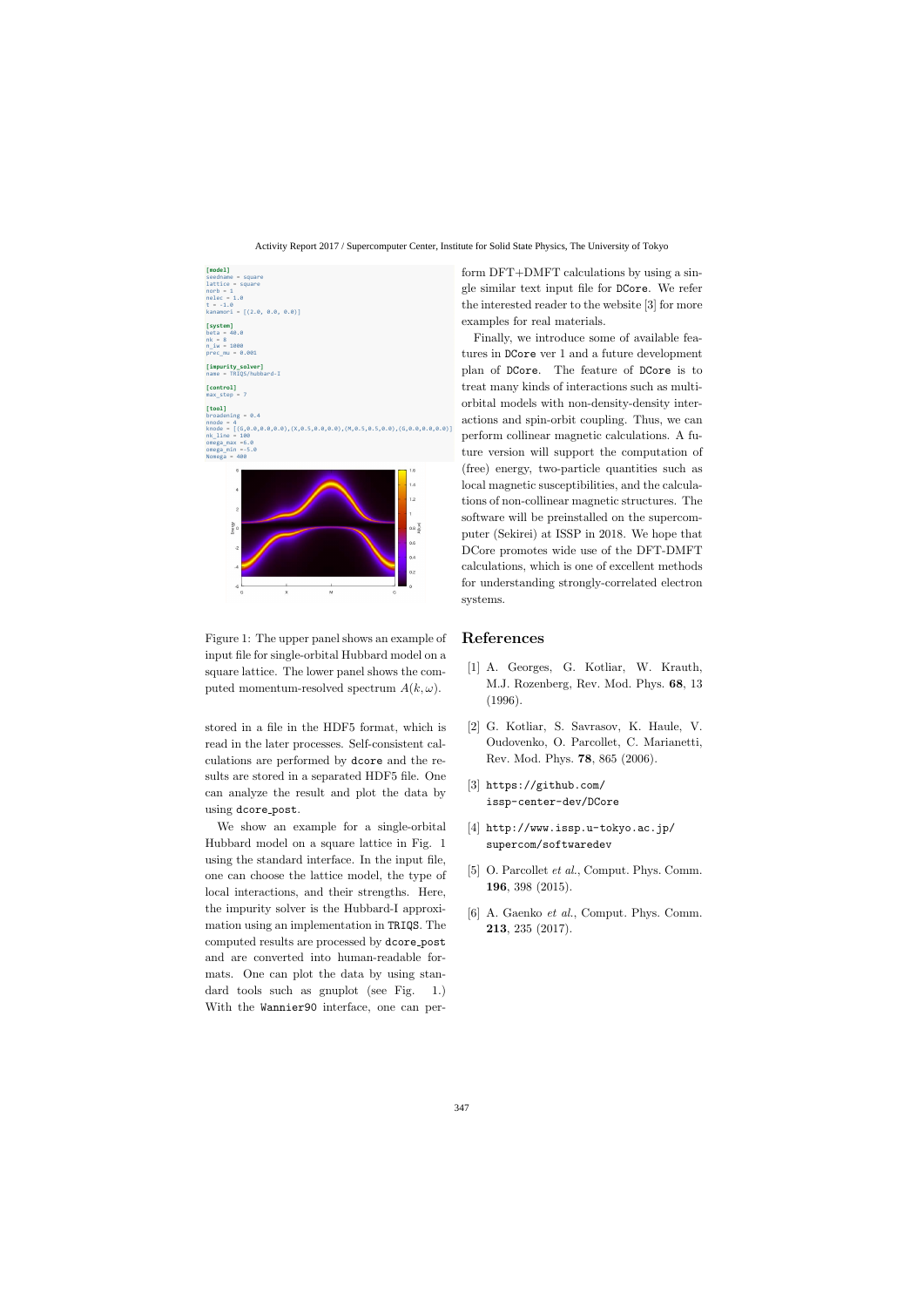## GPGPU implementation of Fluid Particle Dynamics (FPD) method

Michio Tateno, Kyohei Takae and Hajime Tanaka Department of Fundamental Engineering, Institute of Industrial Science, University of Tokyo 4-6-1 Komaba, Meguro-ku, Tokyo 153-8505

Structural ordering in colloidal suspensions is significantly influenced by many-body hydrodynamic interactions among colloids, because the liquid flow field is intrinsically coupled with colloid motion. When numerically studying such a process, we inevitably encounter a complicated moving boundary problem, because the non-slip solid-fluid boundary condition has to be satisfied at the surface of the colloidal particles. However, solving such a boundary problem is numerically costly, because we need to generate a complex adaptive mesh depending on the positions of colloids at every time step  $[1, 2]$ . This difficulty can be overcome by treating a solid colloidal particle as an undeformable fluid particle with high viscosity. We call this method Fluid Particle Dynamics (FPD) method [3, 4].

When examining self-assembly kinetics of colloidal suspensions numerically, we need to choose the length/time scale of our simulations large/long enough for problems we study. As an example, we consider phase separation of a dilute colloidal suspension, which is often accompanied by network formation of colloidal particles. To study this problem numerically, we need to use a large simulation box whose size is far beyond the typical length of aggregates such as the typical pore size of the resulting colloidal gel. Considering the longrange nature of hydrodynamic interactions, there is also a possibility that a gelation process may severely be influenced by finite size effects. Therefore, we need a large-size sim-



Figure 1: Schematic figure for the way of utilizing computational resources in a large-scale simulation  $(case(a))$ . All the computations except for Fast Fourier Transformation (FFT) are performed with a hybrid GPGPU+MPI program. For FFT we transferred the data from devices to hosts and executed it on hosts with a hybrid MPI+OpenMP program.

ulation. Furthermore, when we are interested in kinetics of structure formations in dense suspensions, The time scale of simulation becomes important. This is because the diffusive motions of colloids should largely slow down due to steric hindrance by the surrounding colloids in such a dense system. Consequently, the time scale of the structural ordering such as crystallization is usually much slower than that expected from the Brownian time of a free colloid. Thus, in order to numerically follow such a slow dynamics, a long time simulation is required.

For the above reasons, we need to overcome the problems of the numerical costs associated with simulation size and time. To this end, we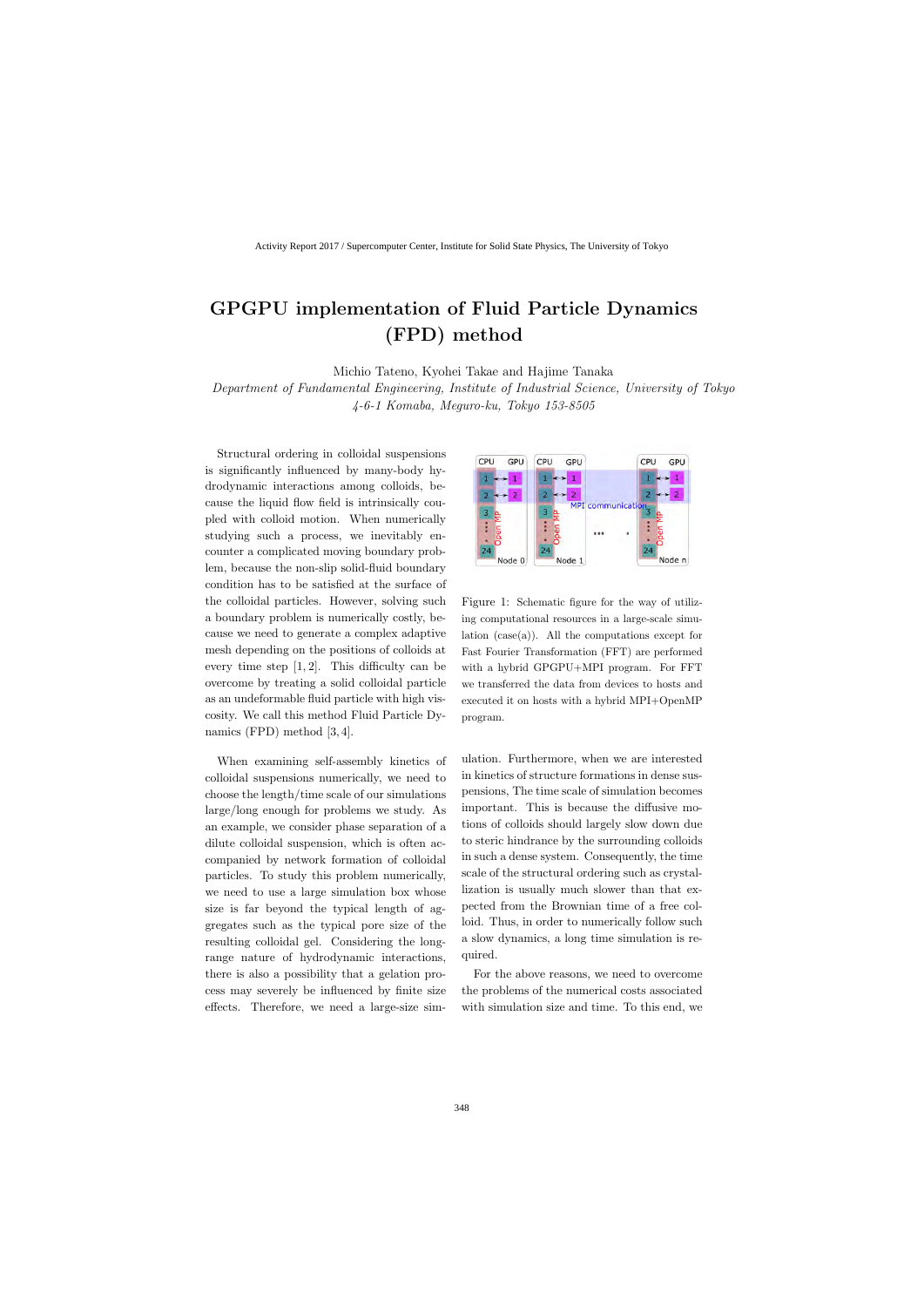perform GPGPU implementation for (a) colloidal gelation and (b) crystallization, utilizing a service provided by ISSP. In this report we explain the outcome of this project.

In ISSP's Supercomputer Center we used queue of F18acc (class B) where 24 CPUs and 2 GPUs (TeslaK40c) are implemented per Node. Each GPU has approximately 12 GB of memory. For case (b), the system size was set as  $(L/\sigma)^3 = 17.3^3$  where L and  $\sigma$  are the side length of the simulation box and the diameter of colloids (the corresponding size of the box in the lattice unit is  $128<sup>3</sup>$ ). In the above setting, we can perform simulations while storing all the data on device since the amount of data (0.45 GB) is less than that of GPU's memory. For case (a) this system size is not large enough to capture a hierarchical structure of a colloidal gel [5] as explained in the previous paragraph. Therefore we performed larger system size simulations,  $(L/\sigma)^3 = 69.2^3$ . In this case, the required memory is  $\sim$  30GB, which is beyond the capacity of single GPU. We transfer the large amount of data between hosts and devices, developing a simulation code by hybrid GPGPU+MPI parallelization. By dividing all the data with MPI parallelization and distributing them onto multiple GPUs, we can perform most of computations while keeping the data stored on GPUs. In the FPD method we also use Fast Fourier Transformation(FFT) where only part of FFT is performed on host with hybrid MPI+OpenMP parallelization(see Fig.1), because in CUDA and OpenACC no library that can deal with FFT beyond nodes is provided at this moment.

With the above setting, we examine the performance of simulations by the GPGPU adopted codes. For case (b) where we utilize single GPU, the speed measured is 3.7 times faster than that of our previous non-GPGPU simulations, which are performed by MPI parallelization with 16 threads. By this speeding up, we succeeded in simulating the whole process of crystallization in a colloidal

suspension from a metastable liquid state to a crystal state. For case (a), we use 32 GPUs (16 Nodes) and realize 10.4 times speeding up compared with our previous non-GPGPU simulations with 16-threads MPI parallelization. With this codes, we successfully perform simulations with 8 times larger system size (in volume) than the simulations without GPGPU implementation and observe power-law growth behavior over one order of magnitude in time. This power-law behavior, which has never been confirmed with the non-GPGPU simulations because of its slow computational speed, implies a characteristic coarsening process of colloidal gelation [5].

In summary, we have made GPGPU implementation of the FPD method to study colloidal gelation and crystallization. We have succeeded in 10.4 and 3.7 time speeding up compared with the performance of our previous simulations without GPU parallelization. We thank ISSP Supercomputer Center for providing computational resources and a service for GPGPU implementation.

#### References

- [1] H. H. Hu, N. A. Patankar, and M. Y. Zhu: J. Comput. Phys., 169, (2001) 427.
- [2] A. S. Khair and J. F. Brady: Proc. R. Soc. A, 463, (2007) 223.
- [3] H. Tanaka and T. Araki: Phys. Rev. Lett., 85, (2000) 1338.
- [4] A. Furukawa, M. Tateno and H. Tanaka: Soft Matter, doi:10.1039/C8SM00189H.
- [5] See an activity report "Study of finitesize effects on colloidal gelation originating from momentum conservation".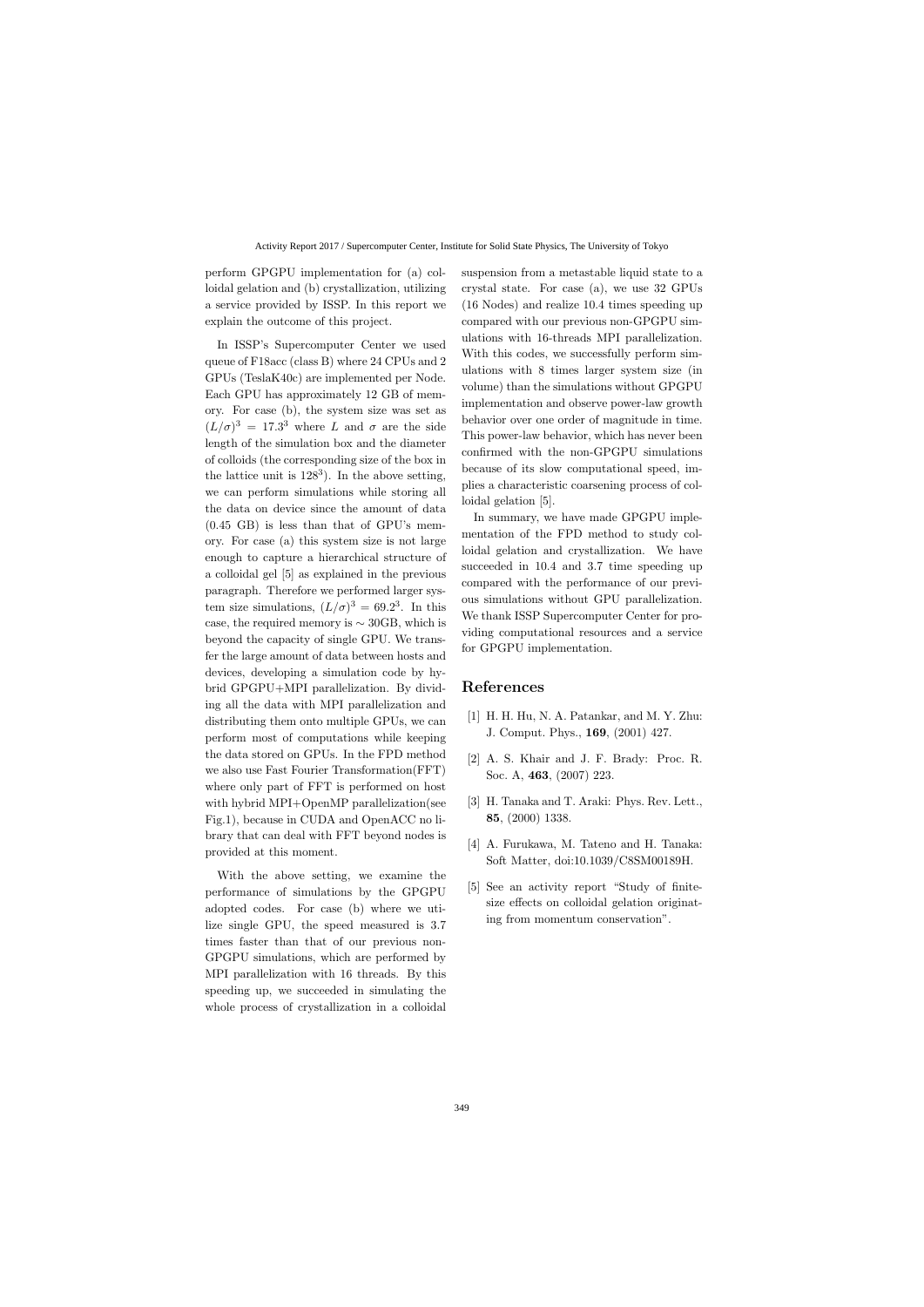## **Implementation of GPGPU computing in full diagonalization for** *H*Φ

Takahiro Misawa and Kazuyoshi Yoshimi *Institute for Solid State Physics, University of Tokyo Kashiwa-no-ha, Kashiwa, Chiba 277-8581*

From the 2015 fiscal year, we have been developed the open-source software for exact diagonalization  $\mathcal{H}\Phi$  [1, 2] under the support of "Project for advancement of software usability in materials science" by Institute for Solid State Physics (ISSP), University of Tokyo. At the initial stage of the development  $(\mathcal{H}\Phi)$  ver. 1.0 released at the 2015 fiscal year), we implemented the full diagonalization using the LAPACK routine [3], the exact diagonalization using the Lanczos method [4], and the finitetemperature calculations using the thermal pure quantum states [5] for the general Hamiltonians in the quantum lattice models. Then, in the 2016 fiscal year, we implemented the functions for calculating the dynamical correlation functions using the Lanczos method [4] and the shifted Krylov method [6]. We also implemented the LOBCG method [7] that enables us to obtain many low-energy excited states in one calculations. In the 2017 fiscal year, the real-time evolution is implemented and the developers' manual has been written.

Several useful methods without full diagonalization such as the Lanczos method and the thermal pure quantum states have been implemented in  $H\Phi$  so far. Although the full diagonalization is widely used in the condensed matter physics and is also useful for examining the accuracy of other methods, it is still done by the LAPACK routine for single CPU processor in *H*Φ. To get rid of this weak point in *H*Φ, under the support of supercomputing center at ISSP, we have implemented the GPGPU



Figure 1: Comparison of elapsed time of full diagonalization for the one-dimensional Heisenberg chain by the LAPACK routine **zheev** with 24 openmp threads and the MAGMA routine **magma zheevd** with 2 GPGPUs. The calculations are done using single node in F18acc at the supercomputer system B (sekirei). We perform the calculation up to  $L = 14$  (matrix dimension is  $2^{14} = 16384$ ) from  $L = 8$  (matrix dimension is  $2^8 = 256$ ). Full diagonalization by the GPGPU becomes faster for  $L \ge 2500$ . We also show the results by the ScaLAPACK performed by 16 nodes in i18cpu for  $L = 14$ . In the ScaLAPACK, by increasing the number of MPI process, the elapsed time becomes shorter. The full diagonalization by the GPGPU by 1 node is, however, still faster than the ScaLAPACK by 16 nodes.

(General Purpose Graphics Processing Unit)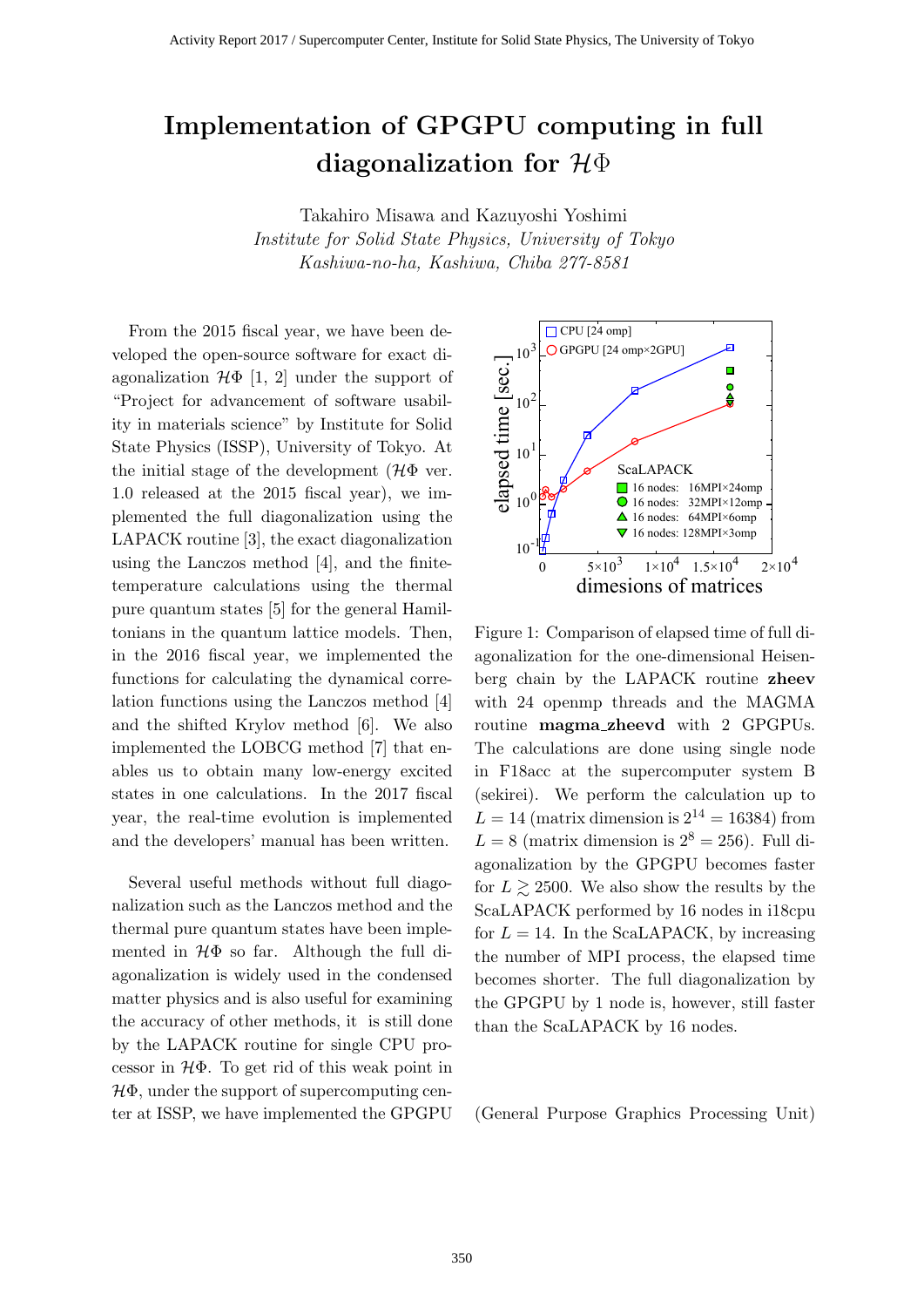computing for the full diagonalization in this project. We also implemented the full diagonalization by the ScaLAPACK [8] for multi processors in another project and compare the results with the GPGPU. In this activity report, we explain how the GPGPU computing accelerates the full diagonalization in *H*Φ.

We replace the **zheev** function in LAPACK with the **magma zheevd** in the MAGMA library for GPGPU computing [9]. We note that the MAGMA library only supports the diagonalization in single process and multi GPG-PUs. Thus, we perform the benchmark in single process. In Fig.1, we show elapsed time of the full diagonalization for the one-dimensional Heisenberg chain as a function of the dimension of the matrix. In this calculation, we do not specify *z* component of the spin  $(S_z)$ , the dimension of the matrix is given by  $2^L$ , where *L* is the system size. We find that the GPGPU computing becomes faster than the LAPACK library around  $L \sim 2500$ . For larger system sizes  $(L \geq 5000)$ , the full diagonalization by GPGPU is about 10 times faster than the LA-PACK routine. In addition, surprisingly, we find that the GPGPU computing with 1 node is still faster than the ScaLAPACK with 16 nodes. This result indicates that the GPGPU computing is efficient in performing the full diagonalization for intermediate size of matrices (size of matrices is about  $10^4$ ), which can be treated in single node.

For the standard models in the condensed matter physics such as the Heisenberg or the Hubbard model, users can easily perform the full diagonalization using the standard mode in  $\mathcal{H}\Phi$  [1, 2] by preparing only one input file as follows:

```
L = 12model = "SpinGC"
lattice = "chain"
method = "FullDiagh"
J = 1.0NGPU = 2
```
By using the expert mode, users also treat the

general Hamiltonian with the arbitrary onebody potentials and the arbitrary two-body interactions. Furthermore, in *H*Φ, it is possible to input the arbitrary Hermite Hamiltonians in the Matrix Market format [10] and perform the full diagonalization. Thus, the implemented efficient full diagonalization method by the GPGPU computing in *H*Φ is useful for a wide range of the scientists in the fields of condensed matter physics and the mathematical science, who want to diagonalize and analyze the large-scale matrices.

**Acknowledgment**: This work was supported by support service of program portability to General Purpose Graphics Processing Unit.

### **References**

- [1] M. Kawamura, K. Yoshimi, T. Misawa, Y. Yamaji, S. Todo, N. Kawashima, Comp. Phys. Commun. **217**, 180 (2017).
- [2] http://issp-center-dev.github.io/HPhi /index.html.
- [3] E. Anderson, Z. Bai, C. Bischof, L. Blackford, J. Demmel, J. Dongarra, J. Du Croz, A. Greenbaum, S. Hammarling, A. McKenney, D. Sorensen, LA-PACK Users' Guide, 3rd Edition, Society for Industrial and Applied Mathematics, 1999.
- [4] E. Dagotto, Rev. Mod. Phys. **66**, 763 (1994).
- [5] S. Sugiura, A. Shimizu, Phys. Rev. Lett. **108**, 240401 (2012).
- [6] A. Frommer, Computing **70**, 87 (2003).
- [7] A. V. Knyazev, SIAM journal on scientific computing **23**, 517 (2001).
- [8] L. S. Blackford, J. Choi, A. Cleary, E. D'Azevedo, J. Demmel, I. Dhillon, J. Dongarra, S. Hammarling, G. Henry,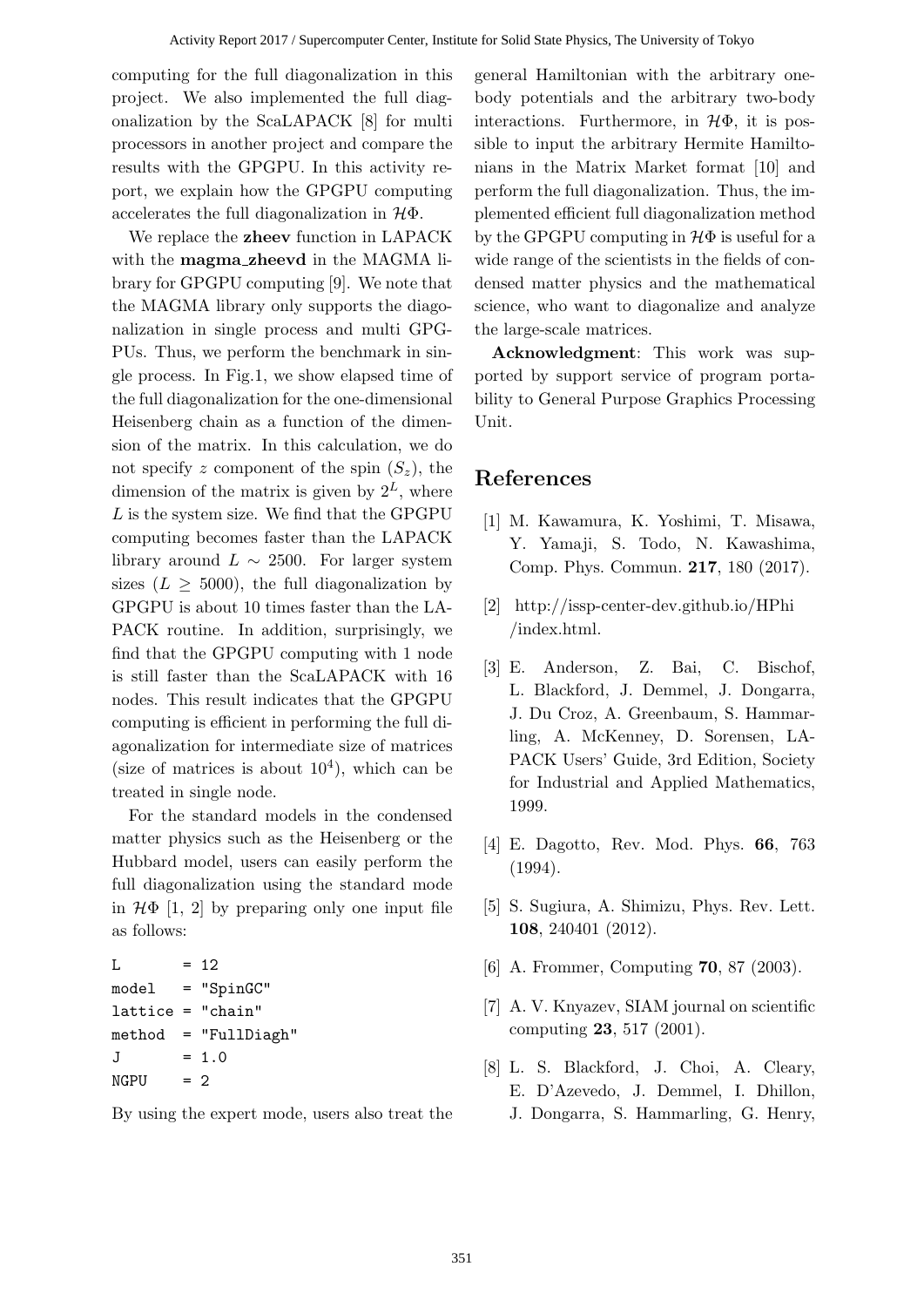#### Activity Report 2017 / Supercomputer Center, Institute for Solid State Physics, The University of Tokyo

A. Petitet, K. Stanley, D. Walker, R. C. Whaley, ScaLAPACK Users' Guide, Society for Industrial and Applied Mathematics, Philadelphia, PA, 1997.

- [9] http://icl.cs.utk.edu/magma/software.
- [10] https://math.nist.gov/MatrixMarket/.